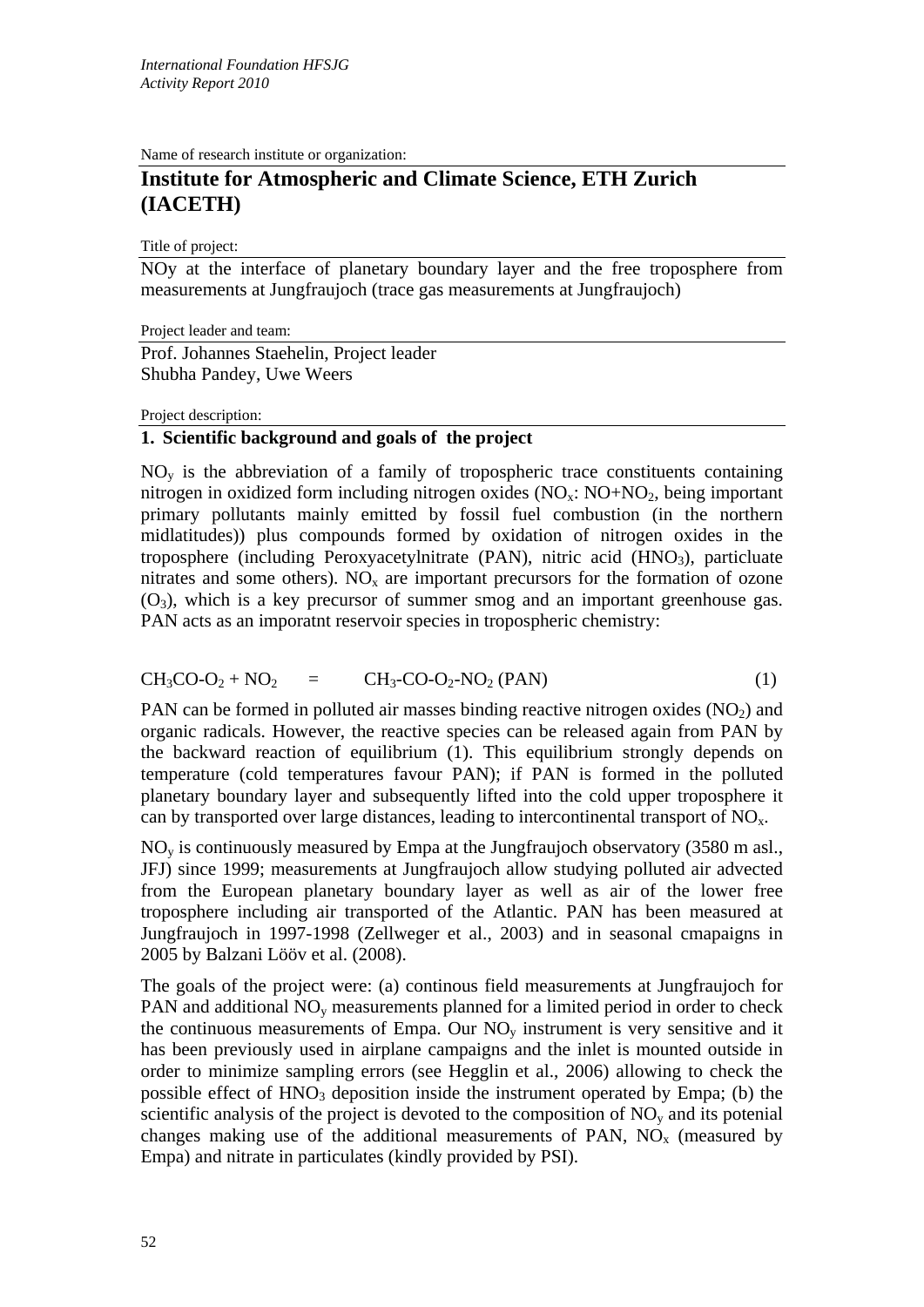

#### **2. Field measurements performed at Jungfraujoch**

Figure 1: Mixing ratios of PAN measurements at Jungfraujoch: Monthly mean measurements of this study (2008 (red) and 2009 – 2010 (blue)) in comparison with the earlier data of Zellweger et al. (2003) (black solid line) and seasonal campaign measurements of Balzani Lööv et al. (2008) (black crosses) and measurements from the alpine site Zugspitze (2004 -2008, black dashed lines, and grey shaded area presenting the range of Zugspitze data).

Figure 1 presents an overview of PAN mixing ratios (monthly mean values) perfomed in our project in comparison with earlier measurements and from Zugspitze (Zugspitze is a high mountain site in southern Germany). The very senstivie instrument to measure  $NO<sub>v</sub>$ ,  $NO$  (and  $O<sub>3</sub>$ ) was successfually operated at Jungfraujoch from October 2009 to February 2010.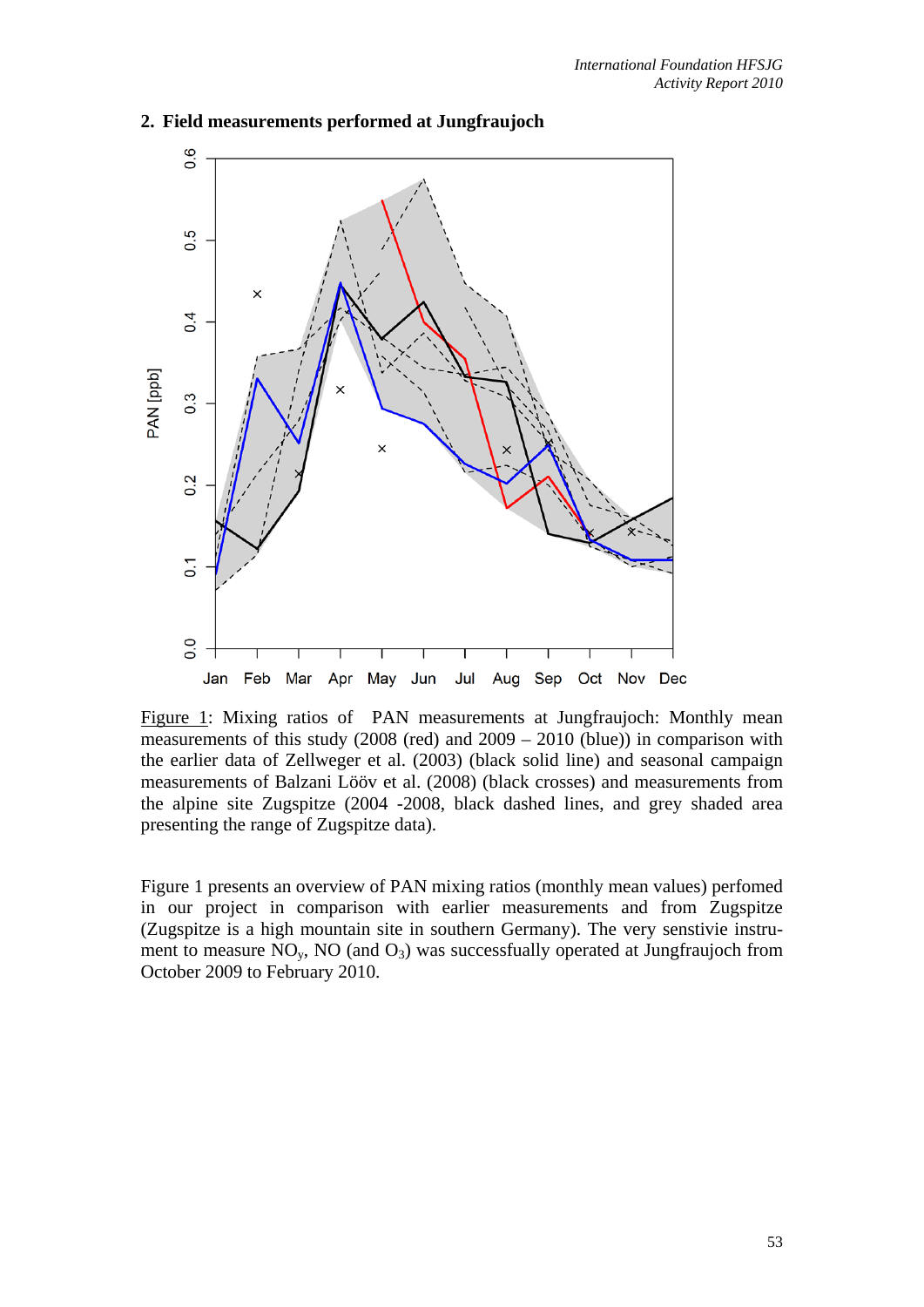#### **3. Analysis of field measurements**

The seasonal variation of PAN at Jungfraujoch and the mountain site Zugspitze (southern Germany) typically shows highest monthly mean values in spring, usually in April or May (see Fig. 1). In order to study the seasonal variation of PAN we analyzed the very high PAN concentrations measured at Jungfraujoch and Zugspitze in May 2008 (see Figure 2) in detail. High pressure conditions in spring favor high PAN concentrations in the polluted PBL since solar UV-radiation is already high and temperature is still rather cold preventing thermal PAN decomposition. Backward trajectory analysis derived from the high resolution meterological forcast model COSMO showed that high PAN concentrations measured at Jungfraujoch and Zugspitze in spring 2008 were associated with transport from the polluted Planetary Boundary Layer air advected from eastern Europe or the polluted region from the Milan area (see Figure 3). The synoptic weather system during the period of high PAN concentrations in May 2008 was characterized by a high pressure system centered over northern Germany allowing for the required condition for high PAN formation in the planetary boundary layer and subsequent transport to the mountain sites.



Figure 2: Trace gas measurements (PAN,  $NO_x$  and  $NO_y$ ) at Jungfraujoch (red) and Zugspitze (green) in May 2008.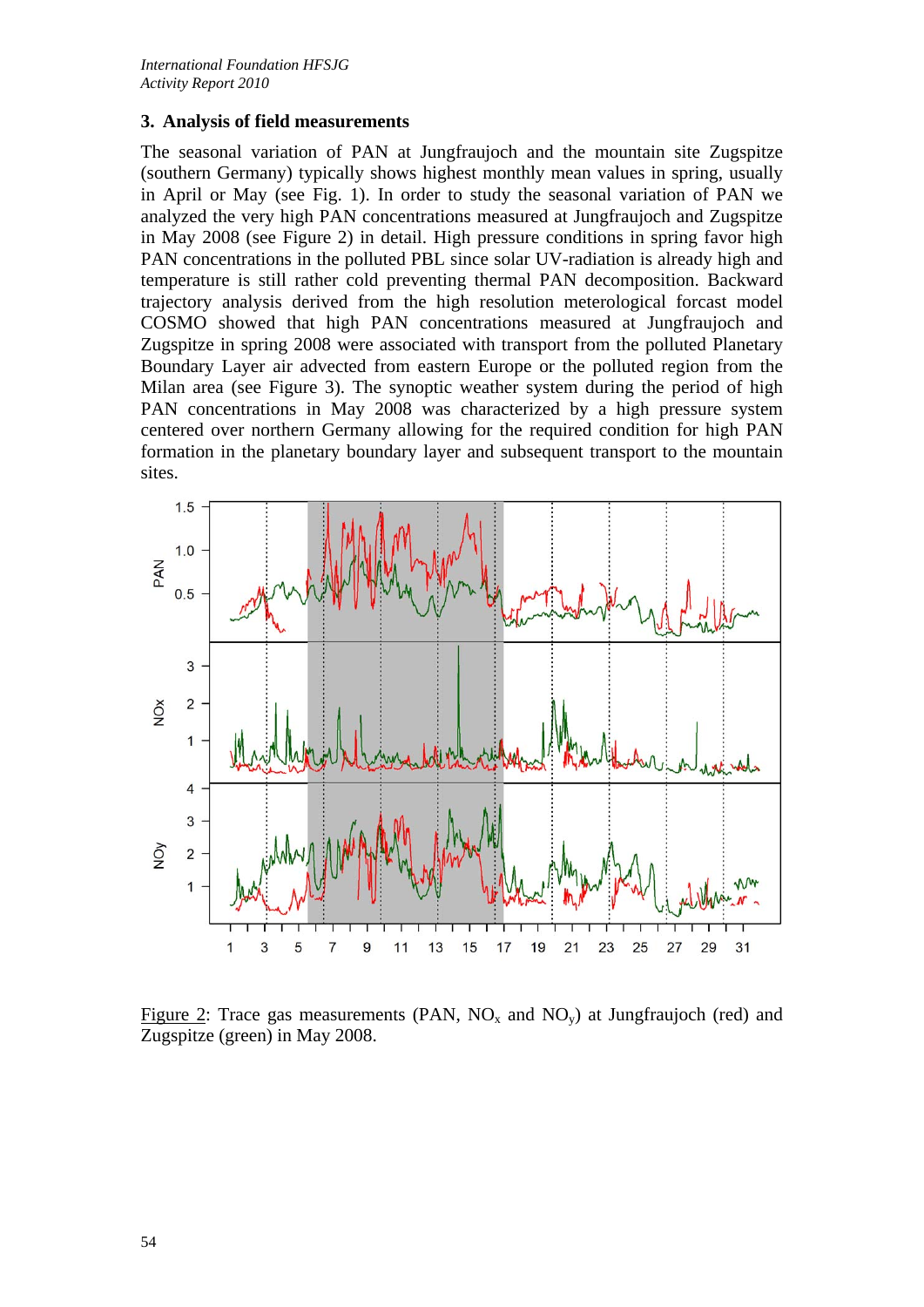

Figure 3: Transport path of the trajectories combined for Jungfraujoch and Zugspitze for May 2008.

## **4. Conclusions and outlook**

PAN is a secondary air pollutant formed in tropospheric air in a similar way as  $O_3$ , namly by photooxidantion from its precursors  $(NO<sub>x</sub>$  and  $VOCs)$ . PAN measurements at Jungfraujoch were extended within this project showing record high mixing ratios in spring 2008. PAN mixing ratios also contain valuable information related to intercontinental transport of photooxidants which obtained large attention in recent years in the context of HTAP since increasing emissions in east Asia might affect air quality in North America and affect hemispheric ozone background. Numerical simulations were used to describe the effects of anthropognic emissions on the hemispheric distribution of photoxidants (e.g. Fiore et al., 2009). They indictaed that intercontinental transport in the northern hemisphere is most effective in spring. However, the results of this project indicate that the very high PAN mixing ratios measured at the European alpine sites measured in May 2008 are attributable to PAN formation in the polluted European boundary layer and not caused by intercontinental transport (see Section 3). PAN measurements of the European alpine sites will be used to explore the potential of PAN measurements from mountain sites in the context of the evaluation of numerical simulations used to describe intercontinental transport (Fiore et al. (2011).

Further analyses are under way to analyse the longterm NOy series performed by Empa including the comparison with our  $NO<sub>v</sub>$  campaign measurements (see Section 2) and the  $NO<sub>v</sub>$  longterm evolution at Jungfraujoch and also in the context of changes in anthropogenic  $NO_x$  emission (see EEA, 2009). The comparison of the PAN measurements of this project with the earlier measurements of Zellweger et al., (2003) performed more than a decade is also planned. In this analysis the ratio of PAN and  $NO_x$  to  $NO_y$  ( $NO_y$  speciation) will be studied.  $NO_y$  speciation contains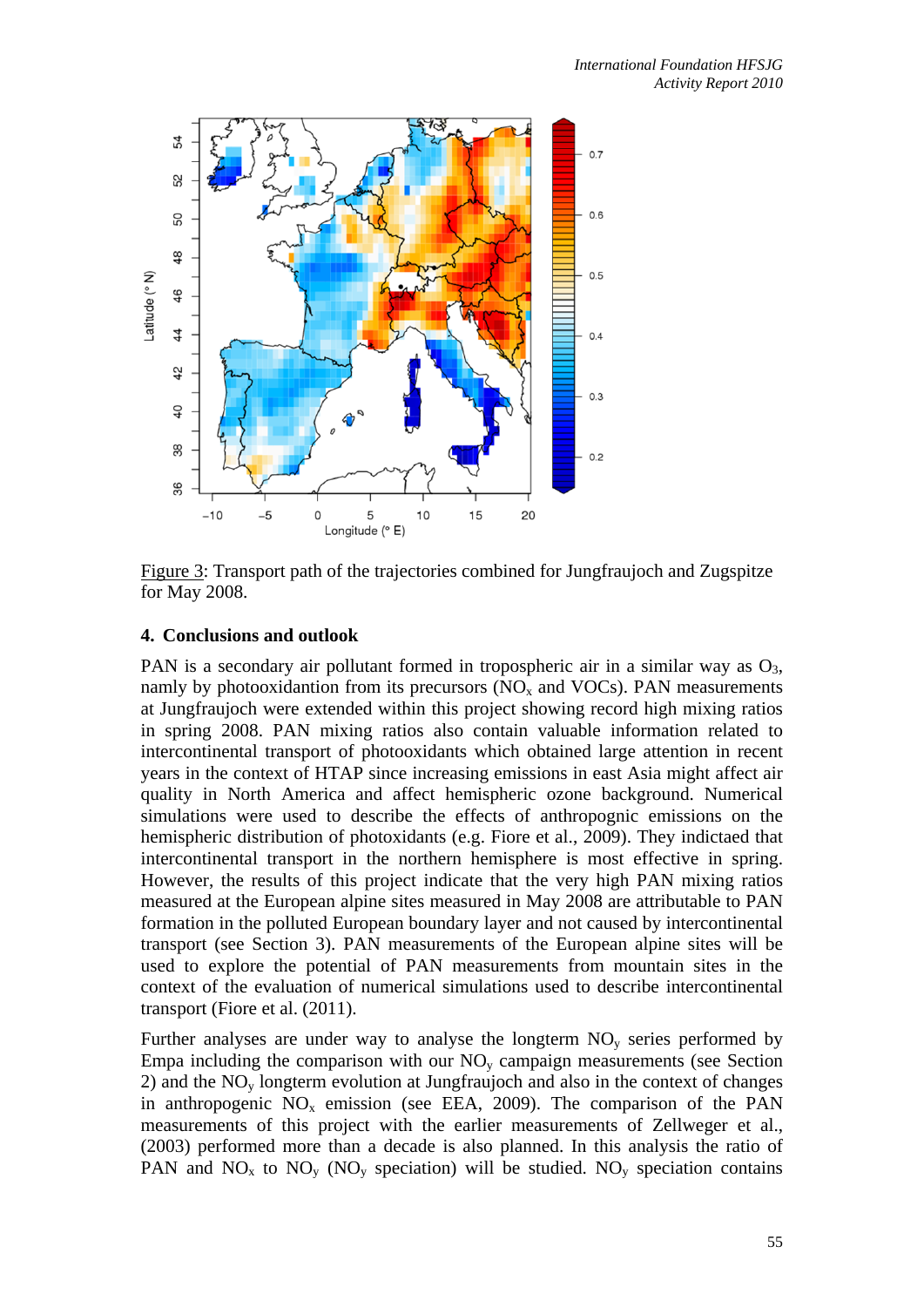valauable information about the oxidation history of an air parcel, because in tropospheric oxidation the primary  $NO<sub>x</sub>$  species and PAN are gradually convereted into  $NO<sub>v</sub>$ . However, variability in trace species at Jungfraujoch such as  $NO<sub>v</sub>$ , PAN and  $NO<sub>x</sub>$  is largely depending on emission, transport and chemical oxidation of the airmass. In order to describe the origin of the airmass and its transport pathway backward trajecories determined by the trajectory method Lagranto (as used by Cui et al., 2010) will be used.

*Acknowledgement*: We would like to thank for the support of the colleagues of Empa Dübendorf (Dominique Brunner, Stephan Henne and Martin Steinbacher).

# **References**

Balzani Lööv, J.M., S. Henne, G. Legreid, J. Staehelin, S. Reimann, A.S.H. Prévôt, M. Steinbacher, and M.K. Vollmer: Estimation of background concentrations of trace gases at the Swiss Alpine site Jungfraujoch (3 580 m asl)*, J. geophys. Res.*, 113, doi:10.1029/2007JD009751 (2008).

EEA (2009) Assessment of ground-level ozone in EEA member countries, with a focus on long-term trends, European Environment Agency (EEA), Copenhagen, Technical report No 7/2009.

Fiore., A.M. et al., Multimodel estimates of intercontinental source-receptor relationships for ozone pollution, *J. Geophys. Res*, **114**, D04301 doi:10.1029/20078D010816 (2009).

Hegglin, M. I., D. Brunner, T. Peter, P. Hoor, H. Fischer, J. Staehelin, M., Kresbach, C. Schiller, U. Parchatka, and U. Weers: Measurements of NO,  $NO<sub>y</sub>$ ,  $N<sub>2</sub>O$  and  $O<sub>3</sub>$ during SPURT: implications for transport and chemistry in the lowermost stratosphere, *Atmos. Chem. Phys*., 6, 1331-1350 (2006).

Zellweger, C., J. Forrer, P. Hofer, S. Nyeki, B. Schwarzenbach, E. Weingartner, A. Ammann, and U. Baltensperger: Partitioning of reactive nitrogen  $(NO<sub>v</sub>)$  and dependence on meteorological conditions in the lower free troposphere, *Atmos. Chem. Phys.*, 3, 779-796 (2003).

## **Planned publications from the project**

Cui, J., S. Pandey Deolal, M. Sprenger, S. Henne, J. Staehelin, M. Steinbacher, and P. Nedelec: Free Tropospheric Ozone Changes Over Europe as Observed at Jungfraujoch (1990-2008): An Analysis Based on Backward Trajectories, *J. Geophys. Res.*, in revision.

Fiore, A., Jaffe, D., Fischer, E., Pandey Deolal, S, Dentener, F., and Staehelin, J., Hemispheric and regional, pollution signatures in PAN at northern mid-latitude mountain sites, in prep.

Pandey Deolal, S., S. Hennne, J. Staehelin, L. Ries, U. Weers, M. Steinbacher, T.Peter, E. Weingartner Seasonal variation of PAN at Jungfraujoch and Zugspitze: Analysis of spring 2008 data, in prep.

Key words:

Atmospheric trace gases, free troposphere, planetary boundary layer, tropospheric chemistry, NOy, PAN